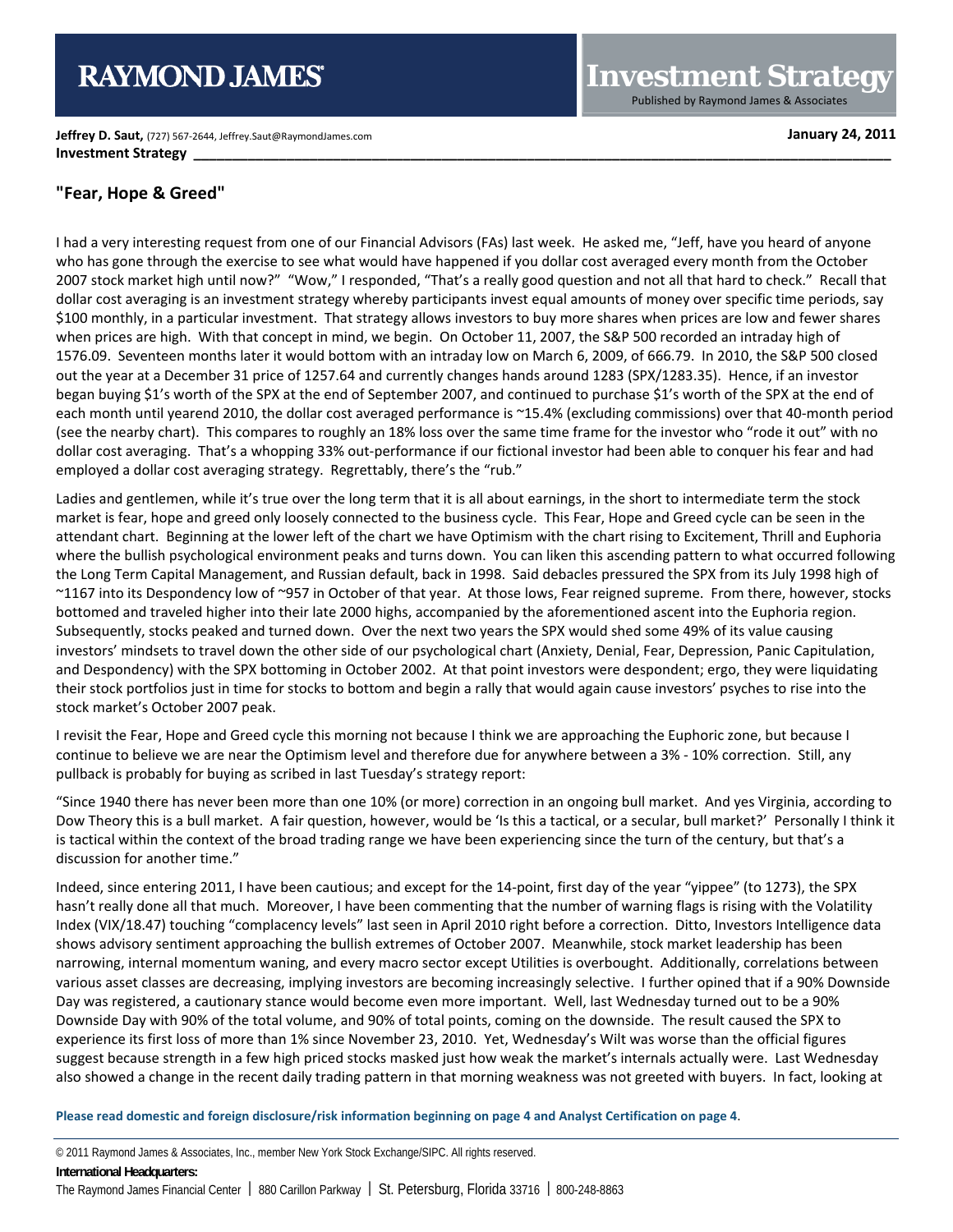last Wednesday's minute-by-minute trading chart saw a decided pickup in selling when the previous day's intraday low was violated. Plainly, all of this leaves me believing caution is still warranted.

For those not wanting to adhere to my near-term cautious strategy, I offer a risk adjusted investment idea from Raymond James' research universe. As readers of these missives know, I have been an energy "bull" for a long time. Of course, that includes coal, which has garnered increased attention recently given the flooding in Australia that has shuttered 75% of their coal mines. In addition to the coal names I have previously mentioned, this morning I would have you consider Rhino Resources (RNO/\$23.65/Outperform). Rhino is a diversified met and steam coal producer with proven and probable reserves of 273 million tons of steam coal and 13 million tons of met coal. Rhino also owns a 51% interest in Rhino Eastern, which controls 22 million tons of met coal. One of the benefits of such a substantial reserve base is the ability to boost production through internal expansion projects. While Rhino current pays no dividend distribution, our energy analysts expect a distribution to begin soon at roughly a 7% annualized distribution rate. That would compare favorably with the MLP universe of stocks' 6.6% rate, implying a higher share price.

**The call for this week:** Sometimes me sits and thinks and sometimes me just sits. Currently, me just sits, believing the evidence for a pullback is mounting. In addition to the aforementioned warning flags, since September 1, 2010, every time the Russell 2000 (RUT/773.18) has closed below its 20-day moving average (DMA), buyers have showed up the very next day. Not so last week. In fact, last week was the first down week for the SPX in eight weeks as the divergences in the stock market continue to grow (the DJIA was the only major index to register a new high on Friday; most of the other averages peaked on Tuesday). As legendary Dow Theorist Robert Rhea observed, mounting divergences suggest stocks are being distributed (read: sold) by smart money. In conclusion, it is worth considering that my notes indicate there is a tendency for the equity markets to "top" coincident with the State of the Union address (Tuesday night). Consistent with these thoughts, I am currently "just sitting;" or as Warren Buffett is fond of saying, "In this game the market has to keep pitching, but you don't have to swing. You can stand there with the bat on your shoulder for six months until you get a fat pitch."

P.S. – I am on the road again this week.



## **Fear, Hope, and Greed**

© 2011 Raymond James & Associates, Inc., member New York Stock Exchange/SIPC. All rights reserved. 2 **International Headquarters:** 

The Raymond James Financial Center | 880 Carillon Parkway | St. Petersburg, Florida 33716 | 800-248-8863

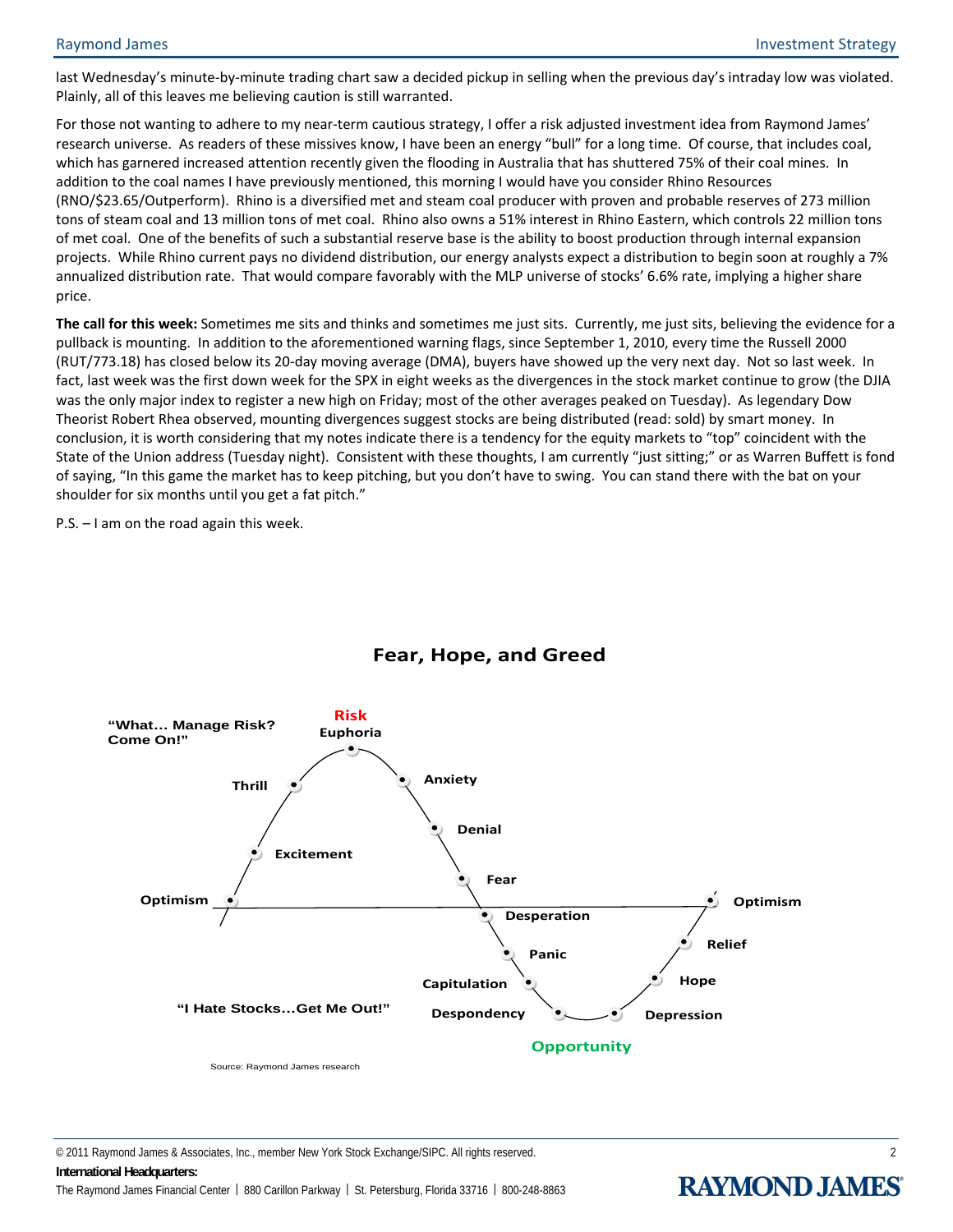| *Assume investing |            | \$<br><b>Average Dollar Cost:</b> | 1,102.12   |
|-------------------|------------|-----------------------------------|------------|
| \$1 per month     |            | Avg \$ Cost Performance:          | 15.37%     |
|                   |            | 1/7/2011<br>\$                    | 1,271.50   |
| <b>Start</b>      | 9/30/2007  | <b>Total Dollars Spent:</b>       | 40         |
| End               | 12/31/2010 | Total Shares Purchased:           | 0.036294   |
| .SPX-UT           |            |                                   |            |
| Date              | S&P Close  |                                   | Shares/\$1 |
| 9/28/2007         | 1526.75    |                                   | 0.000655   |
| 10/31/2007        | 1549.3772  |                                   | 0.000645   |
| 11/30/2007        | 1481.1399  |                                   | 0.000675   |
| 12/31/2007        | 1468.355   |                                   | 0.000681   |
| 1/31/2008         | 1378.5499  |                                   | 0.000725   |
| 2/29/2008         | 1330.6299  |                                   | 0.000752   |
| 3/31/2008         | 1322.7     |                                   | 0.000756   |
| 4/30/2008         | 1385.5899  |                                   | 0.000722   |
| 5/30/2008         | 1400.3799  |                                   | 0.000714   |
| 6/30/2008         | 1280       |                                   | 0.000781   |
| 7/31/2008         | 1267.3799  |                                   | 0.000789   |
| 8/29/2008         | 1282.8299  |                                   | 0.000780   |
| 9/30/2008         | 1166.3614  |                                   | 0.000857   |
| 10/31/2008        | 968.75367  |                                   | 0.001032   |
| 11/28/2008        | 896.23707  |                                   | 0.001116   |
| 12/31/2008        | 903.25489  |                                   | 0.001107   |
| 1/30/2009         | 825.8816   |                                   | 0.001211   |
| 2/27/2009         | 735.09205  |                                   | 0.001360   |
| 3/31/2009         | 797.8667   |                                   | 0.001253   |
| 4/30/2009         | 872.80713  |                                   | 0.001146   |
| 5/29/2009         | 919.13965  |                                   | 0.001088   |
| 6/30/2009         | 919.32374  |                                   | 0.001088   |
| 7/31/2009         | 987.4751   |                                   | 0.001013   |
| 8/31/2009         | 1020.6246  |                                   | 0.000980   |
| 9/30/2009         | 1057.0799  |                                   | 0.000946   |
| 10/30/2009        | 1036.1944  |                                   | 0.000965   |
| 11/30/2009        | 1095.6299  |                                   | 0.000913   |
| 12/31/2009        | 1115.0999  |                                   | 0.000897   |
| 1/29/2010         | 1073.8692  |                                   | 0.000931   |
| 2/26/2010         | 1104.49    |                                   | 0.000905   |
| 3/31/2010         | 1169.43    |                                   | 0.000855   |
| 4/30/2010         | 1186.69    |                                   | 0.000843   |
| 5/28/2010         | 1089.4     |                                   | 0.000918   |
| 6/30/2010         | 1030.71    |                                   | 0.000970   |
| 7/30/2010         | 1101.5999  |                                   | 0.000908   |
| 8/31/2010         | 1049.3299  |                                   | 0.000953   |
| 9/30/2010         | 1141.2     |                                   | 0.000876   |
| 10/29/2010        | 1183.2598  |                                   | 0.000845   |
| 11/30/2010        | 1180.5499  |                                   | 0.000847   |
| 12/31/2010        | 1257.6399  |                                   | 0.000795   |

© 2011 Raymond James & Associates, Inc., member New York Stock Exchange/SIPC. All rights reserved. 3 **International Headquarters:**  The Raymond James Financial Center | 880 Carillon Parkway | St. Petersburg, Florida 33716 | 800-248-8863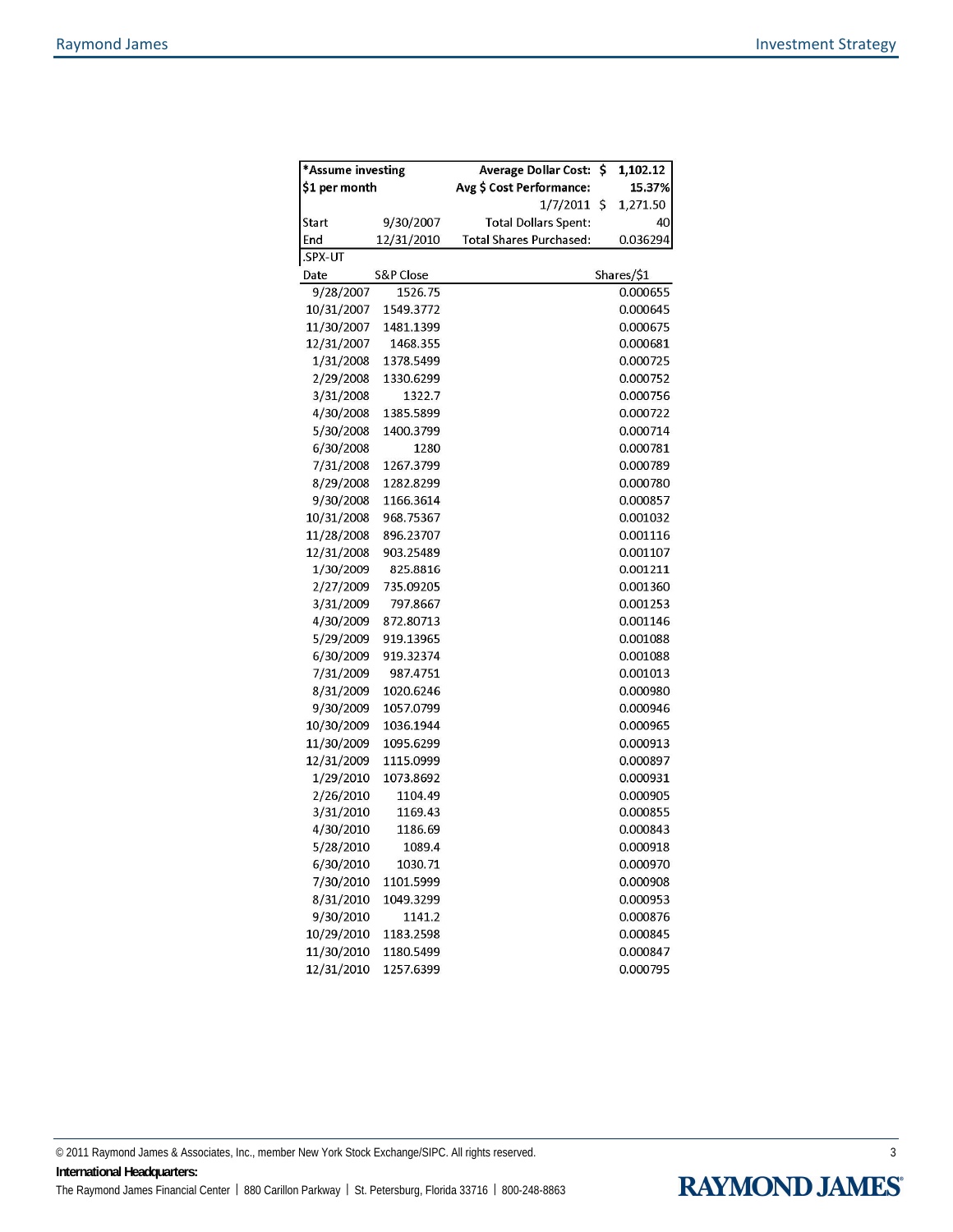#### **Important Investor Disclosures**

**Raymond James** is the global brand name for Raymond James & Associates (RJA) and its non-US affiliates worldwide. Raymond James & Associates is located at The Raymond James Financial Center, 880 Carillon Parkway, St. Petersburg, FL 33716, (727) 567-1000. Affiliates include the following entities, which are responsible for the distribution of research in their respective areas. In Canada, Raymond James Ltd., Suite 2200, 925 West Georgia Street, Vancouver, BC V6C 3L2, (604) 659-8200. In Latin America, Raymond James Latin America, Ruta 8, km 17,500, 91600 Montevideo, Uruguay, 00598 2 518 2033. In Europe, Raymond James European Equities, 40 rue La Boetie, 75008, Paris, France, +33 1 45 61 64 90.

This document is not directed to, or intended for distribution to or use by, any person or entity that is a citizen or resident of or located in any locality, state, country, or other jurisdiction where such distribution, publication, availability or use would be contrary to law or regulation. The securities discussed in this document may not be eligible for sale in some jurisdictions. This research is not an offer to sell or the solicitation of an offer to buy any security in any jurisdiction where such an offer or solicitation would be illegal. It does not constitute a personal recommendation or take into account the particular investment objectives, financial situations, or needs of individual clients. Past performance is not a guide to future performance, future returns are not guaranteed, and a loss of original capital may occur. **Investors should consider this report as only a single factor in making their investment decision.** 

Investing in securities of issuers organized outside of the U.S., including ADRs, may entail certain risks. The securities of non-U.S. issuers may not be registered with, nor be subject to the reporting requirements of, the U.S. Securities and Exchange Commission. There may be limited information available on such securities. Investors who have received this report may be prohibited in certain states or other jurisdictions from purchasing the securities mentioned in this report.Please ask your Financial Advisor for additional details.

The information provided is as of the date above and subject to change, and it should not be deemed a recommendation to buy or sell any security. Certain information has been obtained from third-party sources we consider reliable, but we do not guarantee that such information is accurate or complete. Persons within the Raymond James family of companies may have information that is not available to the contributors of the information contained in this publication. Raymond James, including affiliates and employees, may execute transactions in the securities listed in this publication that may not be consistent with the ratings appearing in this publication. Additional information is available on request.

#### **Analyst Information**

**Registration of Non-U.S. Analysts:** The analysts listed on the front of this report who are not employees of Raymond James & Associates, Inc., are not registered/qualified as research analysts under FINRA rules, are not associated persons of Raymond James & Associates, Inc., and are not subject to NASD Rule 2711 and NYSE Rule 472 restrictions on communications with covered companies, public companies, and trading securities held by a research analyst account.

**Analyst Holdings and Compensation:** Equity analysts and their staffs at Raymond James are compensated based on a salary and bonus system. Several factors enter into the bonus determination including quality and performance of research product, the analyst's success in rating stocks versus an industry index, and support effectiveness to trading and the retail and institutional sales forces. Other factors may include but are not limited to: overall ratings from internal (other than investment banking) or external parties and the general productivity and revenue generated in covered stocks.

The views expressed in this report accurately reflect the personal views of the analyst(s) covering the subject securities. No part of said person's compensation was, is, or will be directly or indirectly related to the specific recommendations or views contained in this research report. In addition, said analyst has not received compensation from any subject company in the last 12 months.

#### **Ratings and Definitions**

#### **Raymond James & Associates (U.S.) definitions**

**Strong Buy (SB1)** Expected to appreciate, produce a total return of at least 15%, and outperform the S&P 500 over the next six to 12 months. For higher yielding and more conservative equities, such as REITs and certain MLPs, a total return of at least 15% is expected to be realized over the next 12 months.

**Outperform (MO2)** Expected to appreciate and outperform the S&P 500 over the next 12-18 months. For higher yielding and more conservative equities, such as REITs and certain MLPs, an Outperform rating is used for securities where we are comfortable with the relative safety of the dividend and expect a total return modestly exceeding the dividend yield over the next 12-18 months.

**Market Perform (MP3)** Expected to perform generally in line with the S&P 500 over the next 12 months.

**Underperform (MU4)** Expected to underperform the S&P 500 or its sector over the next six to 12 months and should be sold.

**Suspended (S)** The rating and price target have been suspended temporarily. This action may be due to market events that made coverage impracticable, or to comply with applicable regulations or firm policies in certain circumstances, including when Raymond James may be

© 2011 Raymond James & Associates, Inc., member New York Stock Exchange/SIPC. 4 **International Headquarters:**  The Raymond James Financial Center | 880 Carillon Parkway | St. Petersburg, Florida 33716 | 800-248-8863

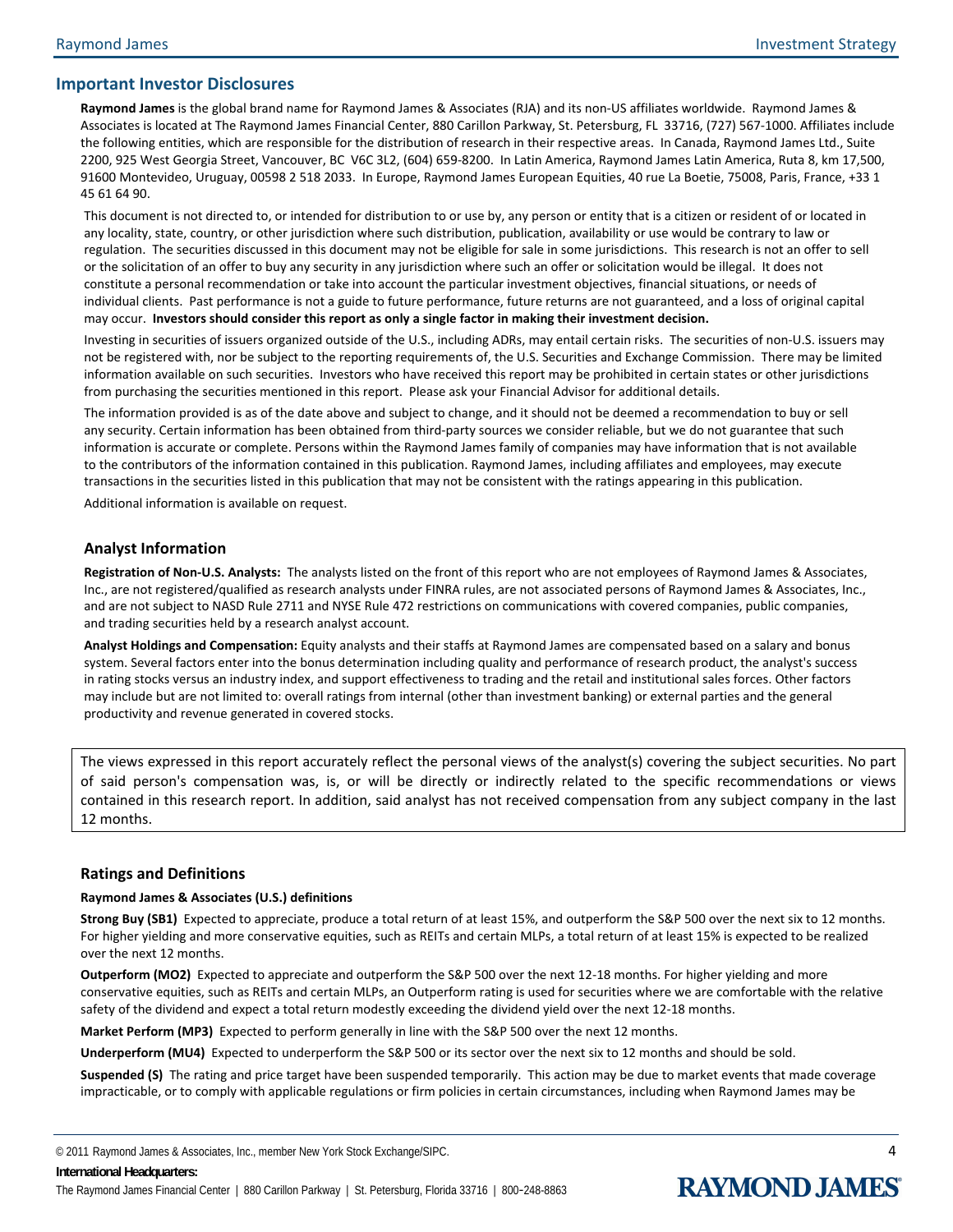providing investment banking services to the company. The previous rating and price target are no longer in effect for this security and should not be relied upon.

In transacting in any security, investors should be aware that other securities in the Raymond James research coverage universe might carry a higher or lower rating. Investors should feel free to contact their Financial Advisor to discuss the merits of other available investments.

#### **Raymond James Ltd. (Canada) definitions**

**Strong Buy (SB1)** The stock is expected to appreciate and produce a total return of at least 15% and outperform the S&P/TSX Composite Index over the next six months.

**Outperform (MO2)** The stock is expected to appreciate and outperform the S&P/TSX Composite Index over the next twelve months.

**Market Perform (MP3)** The stock is expected to perform generally in line with the S&P/TSX Composite Index over the next twelve months and is potentially a source of funds for more highly rated securities.

**Underperform (MU4)** The stock is expected to underperform the S&P/TSX Composite Index or its sector over the next six to twelve months and should be sold.

#### **Raymond James Latin American rating definitions**

**Strong Buy (SB1)** Expected to appreciate and produce a total return of at least 25.0% over the next twelve months. **Outperform (MO2)** Expected to appreciate and produce a total return of between 15.0% and 25.0% over the next twelve months. **Market Perform (MP3)** Expected to perform in line with the underlying country index. **Underperform (MU4)** Expected to underperform the underlying country index.

#### **Raymond James European Equities rating definitions**

**Strong Buy (1)** Absolute return expected to be at least 10% over the next 12 months and perceived best performer in the sector universe. **Buy (2)** Absolute return expected to be at least 10% over the next 12 months.

**Fair Value (3)** Stock currently trades around its fair price and should perform in the range of -10% to +10% over the next 12 months. **Sell (4)** Expected absolute drop in the share price of more than 10% in next 12 months.

#### **Rating Distributions**

Out of approximately 819 rated stocks in the Raymond James coverage universe, 53% have Strong Buy or Outperform ratings (Buy), 40% are rated Market Perform (Hold) and 7% are rated Underperform (Sell). Within those rating categories, 23% of the Strong Buy- or Outperform (Buy) rated companies either currently are or have been Raymond James Investment Banking clients within the past three years; 12% of the Market Perform (Hold) rated companies are or have been clients and 17% of the Underperform (Sell) rated companies are or have been clients.

#### **Suitability Categories (SR)**

For stocks rated by Raymond James & Associates only, the following Suitability Categories provide an assessment of potential risk factors for investors. Suitability ratings are not assigned to stocks rated Underperform (Sell). Projected 12-month price targets are assigned only to stocks rated Strong Buy or Outperform.

**Total Return (TR)** Lower risk equities possessing dividend yields above that of the S&P 500 and greater stability of principal.

**Growth (G)** Low to average risk equities with sound financials, more consistent earnings growth, possibly a small dividend, and the potential for long-term price appreciation.

Aggressive Growth (AG) Medium or higher risk equities of companies in fast growing and competitive industries, with less predictable earnings and acceptable, but possibly more leveraged balance sheets.

**High Risk (HR)** Companies with less predictable earnings (or losses), rapidly changing market dynamics, financial and competitive issues, higher price volatility (beta), and risk of principal.

**Venture Risk (VR)** Companies with a short or unprofitable operating history, limited or less predictable revenues, very high risk associated with success, and a substantial risk of principal.

#### **Raymond James Relationship Disclosures**

Raymond James expects to receive or intends to seek compensation for investment banking services from the subject companies in the next three months.

| <b>Company Name</b> | <b>Disclosure</b>                                                                            |
|---------------------|----------------------------------------------------------------------------------------------|
| Rhino Resource      | Raymond James & Associates lead-managed an initial public offering of 3.7 million RNO shares |
| Partners L.P.       | at \$20.50 per share in September 2010.                                                      |

© 2011 Raymond James & Associates, Inc., member New York Stock Exchange/SIPC. All rights reserved. 5

#### **International Headquarters:**

L.

The Raymond James Financial Center | 880 Carillon Parkway | St. Petersburg, Florida 33716 | 800-248-8863